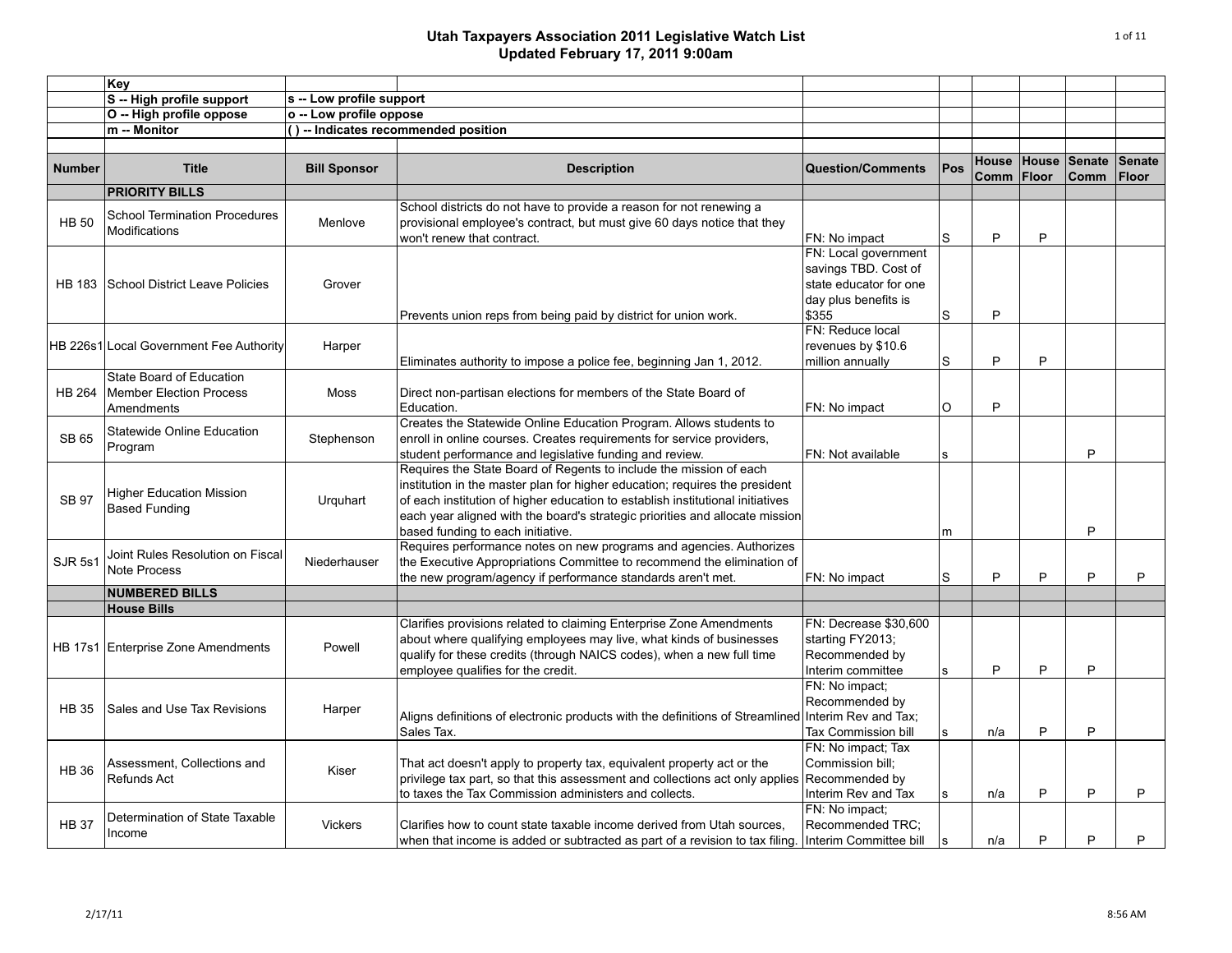| <b>Number</b>  | <b>Title</b>                                                                                               | <b>Bill Sponsor</b> | <b>Description</b>                                                                                                                                                                                                                                                                                                                                                                                                                                                                                                                                                                                                                                                                                                                                                                                                                                                        | <b>Question/Comments</b>                                                                                      | Pos          | Comm | <b>Floor</b> | House House Senate<br><b>Comm</b> | <b>Senate</b><br><b>Floor</b> |
|----------------|------------------------------------------------------------------------------------------------------------|---------------------|---------------------------------------------------------------------------------------------------------------------------------------------------------------------------------------------------------------------------------------------------------------------------------------------------------------------------------------------------------------------------------------------------------------------------------------------------------------------------------------------------------------------------------------------------------------------------------------------------------------------------------------------------------------------------------------------------------------------------------------------------------------------------------------------------------------------------------------------------------------------------|---------------------------------------------------------------------------------------------------------------|--------------|------|--------------|-----------------------------------|-------------------------------|
| <b>HB 38</b>   | Severance Tax Amendments                                                                                   | <b>Vickers</b>      | Exempts from the oil and gas severance tax interests owned by the<br>United States, the state, or an Indian or Indian tribe.                                                                                                                                                                                                                                                                                                                                                                                                                                                                                                                                                                                                                                                                                                                                              | FN: No impact:<br>Recommended by<br>Interim Rev and Tax:<br>Tax Commission bill                               | s            | n/a  | P            | P                                 | P                             |
| <b>HB 65</b>   | Public School Funding                                                                                      | Harper              | Repeals authority to impose recreation, transportation, board leeway,<br>capital outlay levy, 10% of basic levy or judgment levies; eliminates<br>requirement to levy K3 reading levy; modifies the charter school local<br>replacement funding formula; allows the Legislature to contribute funds<br>towards transportation, if they choose to; fixes the Basic Rate at .003;<br>exempts the increase in the Basic rate from TnT; requires increased<br>revenue from fixed basic rate to go into the WPU; authorizes districts to<br>impose a discretionary local levy no larger than .0018, unless the sum<br>value of the repealed levies was greater than .0018, in which case the<br>ceiling is .0025; provides for a state match to the discretionary local levy,<br>which matching funds are constant for 5 years; creates a discretionary<br>local capital levy. | FN: Decrease \$24.8<br>million in FY2013                                                                      | m            |      |              |                                   |                               |
| <b>HB72</b>    | Taxes and Related School<br><b>Funding Provisions</b>                                                      | Noel                | Increases the sales tax on food to the regular rate, and then uses that<br>revenue to equalize education funding statewide, with an offset in<br>property taxes.                                                                                                                                                                                                                                                                                                                                                                                                                                                                                                                                                                                                                                                                                                          | FN: Increase "school<br>equalization fund" by<br>\$147 million and reduce<br>property taxes by same<br>amount | $\circ$      | Held |              |                                   |                               |
| <b>HB 82s1</b> | Sales and Use Taxes on Certain<br>Lodging Related Purchases                                                | Kiser               | Sales and use tax exemption for lodging for US government and<br>diplomats. Requires the Tax Commission to collect transient room taxes.                                                                                                                                                                                                                                                                                                                                                                                                                                                                                                                                                                                                                                                                                                                                  | FN: No impact                                                                                                 | S            |      |              |                                   |                               |
| <b>HB 83</b>   | <b>Charter School Revolving</b><br>Account                                                                 | Hughes              | Per the recent audit of charter schools, this revolving account is<br>necessary.                                                                                                                                                                                                                                                                                                                                                                                                                                                                                                                                                                                                                                                                                                                                                                                          | FN: No impact                                                                                                 | s            | P    |              |                                   |                               |
| <b>HB 87</b>   | School Finance Amendments                                                                                  | Newbold             | Annually raises the state guarantee of the voted and board leeways by<br>.0005 times the value of the WPU in the previous year.                                                                                                                                                                                                                                                                                                                                                                                                                                                                                                                                                                                                                                                                                                                                           | FN: Decrease<br>education funds by \$14<br>million annually                                                   | $\mathbf{s}$ | P    |              |                                   |                               |
| <b>HB 92</b>   | <b>Public Education Regional</b><br><b>Service Centers</b>                                                 | Last                | Creates regional service centers to distribute legislative appropriations,<br>UEN services, and to coordinate public and higher ed services.                                                                                                                                                                                                                                                                                                                                                                                                                                                                                                                                                                                                                                                                                                                              | FN: No impact                                                                                                 | s            | P    |              |                                   |                               |
| <b>HB 94</b>   | Income Tax Credit for Combat<br><b>Related Death</b>                                                       | Newbold             | Provides a non-refundable tax credit for an individual who dies in combat<br>while serving in the US Military equal to the tax liability of individual's tax<br>liability in the year the person died; retrospective operation to Jan 1,<br>2010.                                                                                                                                                                                                                                                                                                                                                                                                                                                                                                                                                                                                                         | FN: Reduce Education<br>Fund by \$7,800<br>annually                                                           | s            | P    |              |                                   |                               |
| <b>HB 96</b>   | <b>Mandatory Emissions</b><br>Inspections and Maintenance<br>Programs                                      | Biskupski           | Requires counties adjacent to counties under federal emissions<br>requirements to likewise create an emissions and inspection program.                                                                                                                                                                                                                                                                                                                                                                                                                                                                                                                                                                                                                                                                                                                                    |                                                                                                               | O            |      |              |                                   |                               |
| <b>HB 97</b>   | Consolidation of the Department<br>of Environmental Quality with<br>the Department of Natural<br>Resources | Harper              | Eliminates the DEQ effective July 1, 2012 and moves all duties and<br>powers to the Department of Natural Resources.                                                                                                                                                                                                                                                                                                                                                                                                                                                                                                                                                                                                                                                                                                                                                      | FN: No impact                                                                                                 | m            | Held |              |                                   |                               |
| <b>HB 98</b>   | <b>Capital Outlay Funding</b><br><b>Modifications</b>                                                      | Watkins             | Expands the uses for the Capital Outlay levy for small school districts to<br>include "operation and maintenance of plant services."                                                                                                                                                                                                                                                                                                                                                                                                                                                                                                                                                                                                                                                                                                                                      | FN: No impact                                                                                                 | O            | P    |              |                                   |                               |
| HB 99s1        | Motion Picture Incentive<br>Modifications                                                                  | Hughes              | Increase the ceiling for the motion picture incentive from 20% to 30%.                                                                                                                                                                                                                                                                                                                                                                                                                                                                                                                                                                                                                                                                                                                                                                                                    | FN: Decrease<br>education funds by \$7.7<br>million annually                                                  | O            | P    |              |                                   |                               |
| <b>HB 105</b>  | <b>Delinquent Property Tax</b><br>Certificates                                                             | Froerer             | Create a market for delinquent property tax liability and associated<br>property taxes. Takes counties out of real estate business.                                                                                                                                                                                                                                                                                                                                                                                                                                                                                                                                                                                                                                                                                                                                       | FN: No impact                                                                                                 | s            | Held |              |                                   |                               |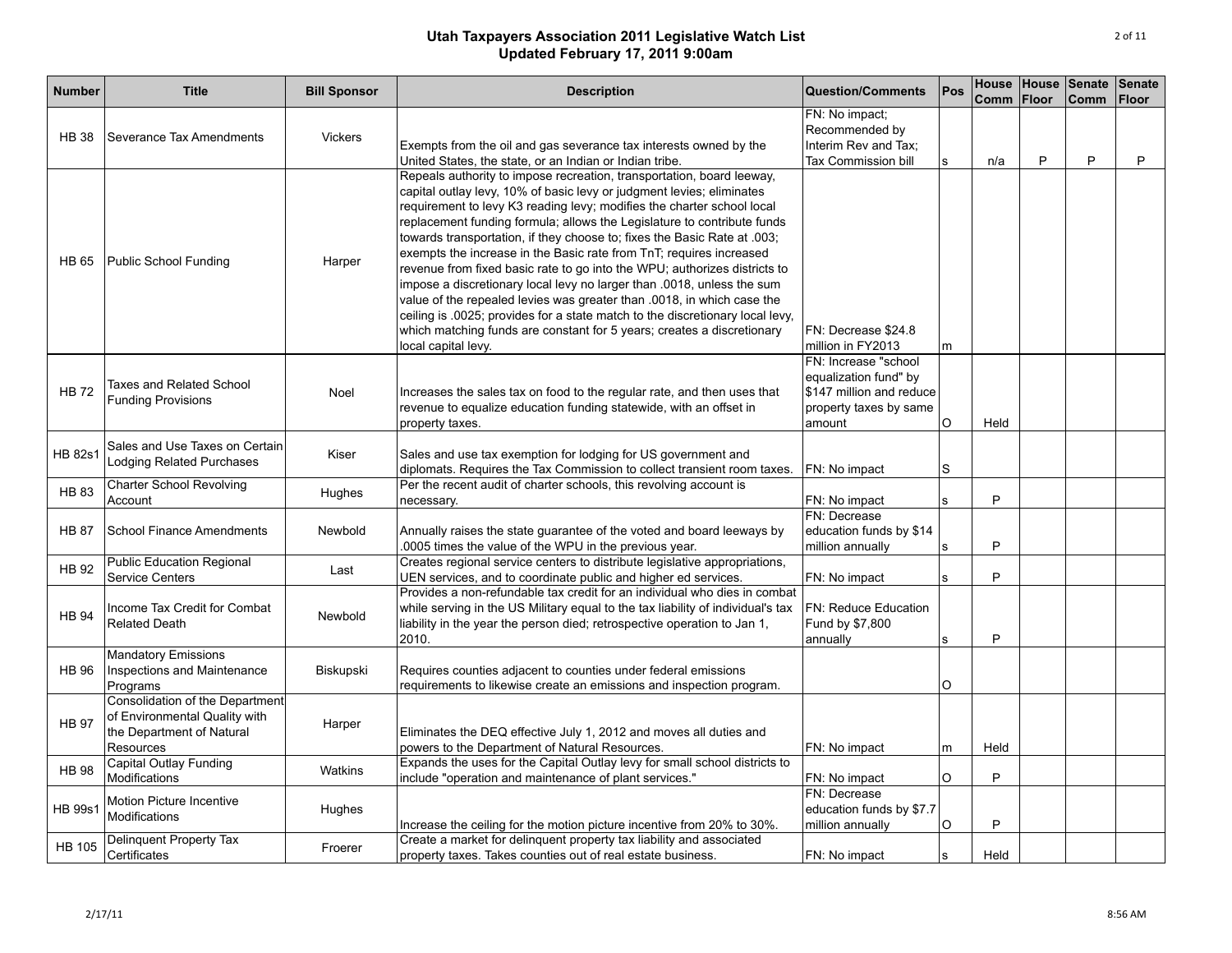| <b>Number</b> | <b>Title</b>                                                  | <b>Bill Sponsor</b> | <b>Description</b>                                                         | <b>Question/Comments</b>  | Pos | <b>Comm</b> | <b>Floor</b> | House House Senate<br><b>Comm</b> | Senate<br><b>Floor</b> |
|---------------|---------------------------------------------------------------|---------------------|----------------------------------------------------------------------------|---------------------------|-----|-------------|--------------|-----------------------------------|------------------------|
|               |                                                               |                     | Expands the requirements to receive the teacher salary supplement to       | FN: Reduce \$8,500        |     |             |              |                                   |                        |
|               | <b>Teacher Salary Supplement</b>                              |                     | include degrees with substantially similar course work as the STEM fields  | from Education Fund to    |     |             |              |                                   |                        |
| <b>HB 110</b> | <b>Program Amendments</b>                                     | Watkins             | currently eligible for the supplement, and creates an appeals process      | process appeals           |     |             |              |                                   |                        |
|               |                                                               |                     | associated with those "substantially similar" requirements.                | outlined in the bill      | s   |             |              |                                   |                        |
|               |                                                               |                     |                                                                            | Fn: Increase General      |     |             |              |                                   |                        |
|               | Severance Tax Code                                            |                     |                                                                            | Fund by \$11.2 million in |     |             |              |                                   |                        |
| <b>HB 112</b> | Amendments                                                    | King                |                                                                            | FY2012 and \$26.5         |     |             |              |                                   |                        |
|               |                                                               |                     | Increase oil and gas severance tax from 3% to 5%.                          | million in FY2013         | O   |             |              |                                   |                        |
|               | Income Tax Credits for                                        |                     |                                                                            |                           |     |             |              |                                   |                        |
|               | Contribution to Community                                     |                     | Creates an income tax credit for donations to community foundations, if    |                           |     |             |              |                                   |                        |
| <b>HB 120</b> | <b>Foundation Permanent</b>                                   | Litvack             | that donation is for the foundation's permanent endowment fund; credit is  |                           |     |             |              |                                   |                        |
|               | <b>Endowment Fund</b>                                         |                     | capped at \$20K.                                                           |                           | O   |             |              |                                   |                        |
| <b>HB 123</b> | K-12 Education Amendments                                     | Sumsion             | Boxcar                                                                     |                           |     |             |              |                                   |                        |
|               | State Tax Commission Report                                   |                     | Requires the Tax Commission to make a report to the Legislature on         |                           |     |             |              |                                   |                        |
| <b>HB 126</b> | on Tax Provisions                                             | <b>Briscoe</b>      | certain tax provisions and provide the report to the Utah Transparency     |                           |     |             |              |                                   |                        |
|               |                                                               |                     | Advisory Board to be put on the website.                                   |                           | O   |             |              |                                   |                        |
| <b>HB 136</b> | <b>School Board Election</b>                                  | Nielson             |                                                                            |                           |     |             |              |                                   |                        |
|               | Provisions                                                    |                     | Boxcar                                                                     |                           |     |             |              |                                   |                        |
| <b>HB 145</b> | <b>Education Amendments</b>                                   | Eliason             | Boxcar                                                                     |                           |     |             |              |                                   |                        |
| <b>HB 147</b> | <b>Teachers' Student Loans</b>                                | Fisher, Ja.         | Boxcar                                                                     |                           |     |             |              |                                   |                        |
| <b>HB 149</b> | Government Law Amendments                                     | Galvez              | Boxcar                                                                     |                           |     |             |              |                                   |                        |
| <b>HB 150</b> | Government Law Modifications                                  | Galvez              | Boxcar                                                                     |                           |     |             |              |                                   |                        |
| <b>HB 152</b> | <b>School Community Councils</b>                              | Wright              | Modifies school community council elections, notifications and directs Leg |                           |     |             |              |                                   |                        |
|               | Amendments                                                    |                     | Auditor General to sample schools for compliance.                          | FN: No impact             | (m) |             |              |                                   |                        |
|               | <b>County Correctional Facilties</b>                          |                     | Expands what counties may be reimbursed for when incarcerating state       |                           |     |             |              |                                   |                        |
| <b>HB 153</b> | <b>Funding Amendments</b>                                     | Noel                | inmates to include drug and alcohol rehab programs; increases the          |                           |     |             |              |                                   |                        |
|               |                                                               |                     | reimbursement rate to 73%.                                                 |                           | (m) |             |              |                                   |                        |
|               |                                                               |                     | Specifies what assessors shall consider regarding conservation             |                           |     |             |              |                                   |                        |
|               | HB 156 Property Tax Assessment                                | Pitcher             | easements when assessing golf courses or hunting clubs; requires           |                           |     |             |              |                                   |                        |
|               |                                                               |                     | county to pay legal fees if county loses appeal and if assessors failed to |                           |     |             |              |                                   |                        |
|               |                                                               | Wilcox              | consider these factors.                                                    | FN: No impact             | (m) |             |              |                                   |                        |
|               | HB 159 Operational Amendments<br>HB 160 Efficiency Amendments | Wilcox              | Boxcar<br>Boxcar                                                           |                           |     |             |              |                                   |                        |
|               |                                                               |                     |                                                                            | FN: School districts      |     |             |              |                                   |                        |
| <b>HB 166</b> | School District Property Tax                                  | <b>Briscoe</b>      |                                                                            | could generate up to      |     |             |              |                                   |                        |
|               | Amendments                                                    |                     | lncreases the ceiling on the voted leeway from .002 to .003.               | \$180.5 million           | O   |             |              |                                   |                        |
|               |                                                               |                     |                                                                            | FN: \$2.1 million         |     |             |              |                                   |                        |
|               | HB 176 Audit of State Budgets                                 | Christensen         | Requires audit of state budgets on a rolling 5-year cycle, with results    | ongoing, \$175k one       |     |             |              |                                   |                        |
|               |                                                               |                     | presented to the Legislature.                                              | time                      | (m) |             |              |                                   |                        |
|               |                                                               |                     |                                                                            |                           |     |             |              |                                   |                        |
|               | Canine Body Armor Restricted                                  |                     |                                                                            | FN: \$11,200 per year,    |     |             |              |                                   |                        |
| <b>HB 177</b> | Account and Income Tax                                        | Greenwood           | Creates a voluntary income tax check off for purchase by law               | assuming 1,400 individs   |     |             |              |                                   |                        |
|               | Contribution                                                  |                     | enforcement agencies of canine body armor.                                 | @ \$8 per person          | m   | P           |              |                                   |                        |
|               |                                                               |                     |                                                                            |                           |     |             |              |                                   |                        |
|               |                                                               |                     |                                                                            | FN: Decreases \$62,100    |     |             |              |                                   |                        |
| <b>HB 181</b> | <b>Child Care Amendments</b>                                  | Galvez              |                                                                            | from Department of        |     |             |              |                                   |                        |
|               |                                                               |                     |                                                                            | Health annually           | (m) |             |              |                                   |                        |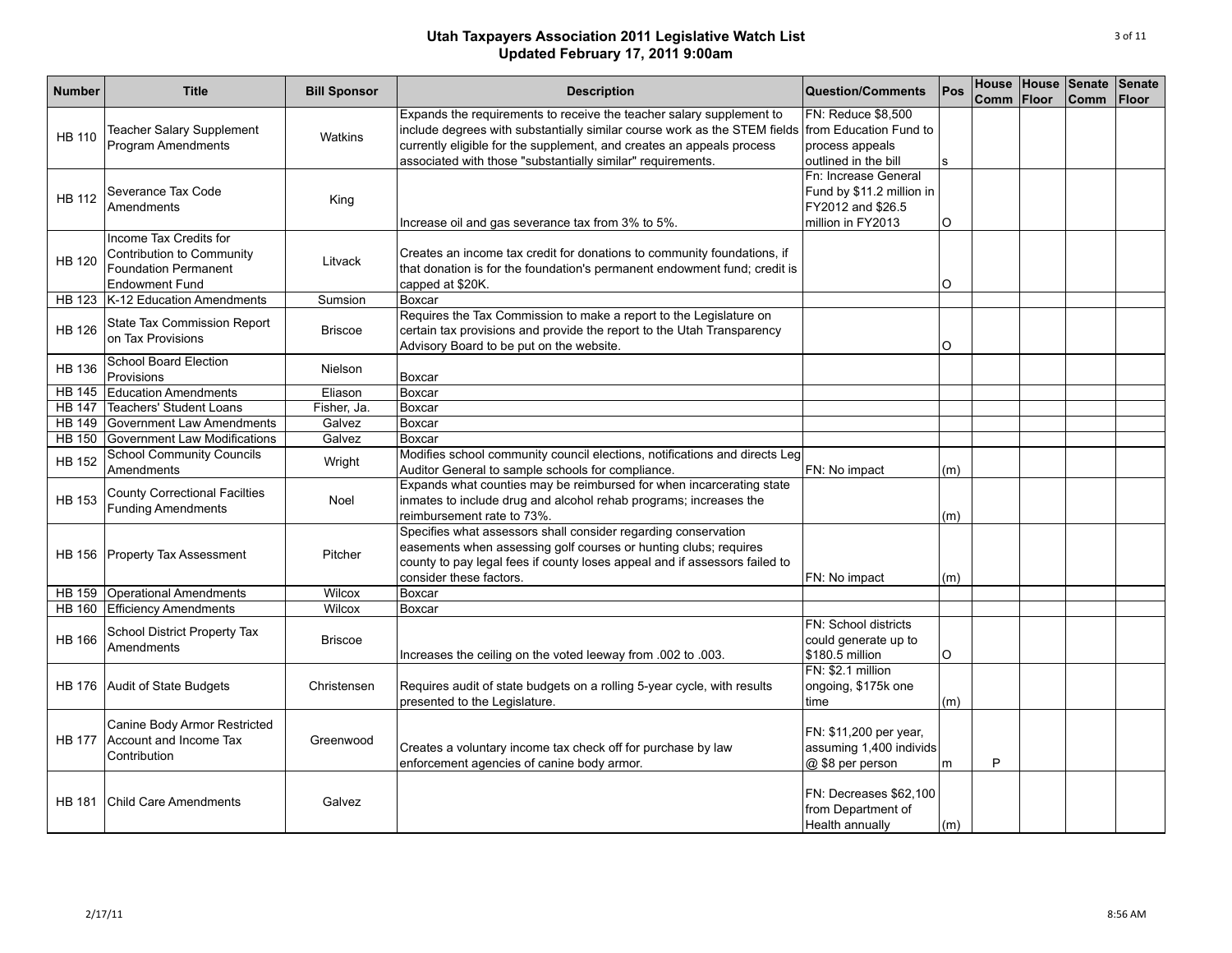| <b>Number</b>   | <b>Title</b>                                                                        | <b>Bill Sponsor</b> | <b>Description</b>                                                                                                                                                                                                                                                                                            | Question/Comments                                                                                                                                                                                                    | Pos          | Comm | <b>Floor</b> | House House Senate<br><b>Comm</b> | Senate<br><b>Floor</b> |
|-----------------|-------------------------------------------------------------------------------------|---------------------|---------------------------------------------------------------------------------------------------------------------------------------------------------------------------------------------------------------------------------------------------------------------------------------------------------------|----------------------------------------------------------------------------------------------------------------------------------------------------------------------------------------------------------------------|--------------|------|--------------|-----------------------------------|------------------------|
| <b>HB 184</b>   | Motor and Special Fuel Tax Act<br>Amendments                                        | Herrod              | Defines LNG as a clean fuel; imposes a floating tax of \$.085/gallon<br>equivalent; floats with tax on gas, in the same proportion.                                                                                                                                                                           | <b>FN: Reduces General</b><br>Fund by \$3.3 million in<br>FY2012 and \$3.4<br>million in FY2013.<br>Corresponding increase<br>in Transportation Fund<br>of \$5.0 million in<br>FY2012 and \$5.2<br>million in FY2013 | s            | P    | P            |                                   |                        |
|                 | Sales Information Disclosure for<br>HB 185 Commercial Real Property<br>Transactions | Froerer             | Requires disclosure of sales price for commercial real estate to the Multi-<br>County Appraisal Trust, who can then share it with the State Tax<br>Commission and the Realtors; those records are not subject to GRAMA.                                                                                       | FN: No impact                                                                                                                                                                                                        | m            | P    |              |                                   |                        |
| <b>HB 190s1</b> | Delinquent Property Tax<br>Amendments                                               | Froerer             | Interest rate on delinquent personal property taxes must fall within the<br>same 7 to 10% range as interest on deferred and delinguent real property government revenue of<br>taxes.                                                                                                                          | FN: decreased local<br>\$213,000 annually                                                                                                                                                                            | <sub>S</sub> | P    | P            | P                                 |                        |
| <b>HB 195</b>   | Debt Service Obligations of a<br><b>Divided School District</b>                     | Sumsion             | When a school district divides, the tax rate imposed to repay bonds of the<br>divided school district by the new and remaining school districts shall be<br>uniform within the new and remaining school districts, and sufficient to<br>repay the outstanding bonded indebtedness of divided school district. | FN: No impact                                                                                                                                                                                                        | $\mathbf{s}$ | P    | P            |                                   |                        |
| <b>HB 198</b>   | <b>Tobacco Related Penalty</b><br>Amendments                                        | Ray                 | Failure to file appropriate tobacco tax reports means a class B<br>misdemeanor, possible revocation or suspension of a tobacco sales<br>license, and/or civil penalties.                                                                                                                                      | FN: Possible \$100K<br>ongoing to the General<br>Fund                                                                                                                                                                | m            | P    | P            | P                                 |                        |
| <b>HB 199</b>   | Advertisements on School<br><b>Buses</b>                                            | <b>Bird</b>         | Authorizes school districts or charter schools to sell appropriate<br>advertising on the outside of a school bus.                                                                                                                                                                                             | FN: School districts<br>may increase revenue<br>by up to \$3.3 million                                                                                                                                               | s            | P    | P            |                                   |                        |
| <b>HB 262</b>   | <b>Divided School District Assets</b><br>and Liabilities                            | Sumsion             | Attempts to create a mechanism for dividing assets and liabilities in a non-<br>divisive manner, when a school district split occurs; more or less, the<br>allocation occurs based on where the asset is located, or where the<br>employee, project, student, etc. is located.                                | FN: No impact                                                                                                                                                                                                        | s            | P    |              |                                   |                        |
| <b>HB 275</b>   | <b>School District Division</b><br>Amendments                                       | Sumsion             | Requires a new district and remaining district to keep property tax levy at<br>same level for five years if the split results in a property tax base per<br>student of the new district that is greater than of remaining district.                                                                           | FN: No Impact                                                                                                                                                                                                        | s            | P    |              |                                   |                        |
|                 | HB 276 Income Tax Amendments                                                        | Harper              | Boxcar                                                                                                                                                                                                                                                                                                        |                                                                                                                                                                                                                      |              |      |              |                                   |                        |
| <b>HB 277</b>   | Sales and Use Tax Revisions                                                         | Harper              | Introduced to test fiscal note for HB35.                                                                                                                                                                                                                                                                      |                                                                                                                                                                                                                      |              |      |              |                                   |                        |
|                 | HB 279 Direct Primary Elections                                                     | Litvack             | Boxcar                                                                                                                                                                                                                                                                                                        |                                                                                                                                                                                                                      |              |      |              |                                   |                        |
| <b>HB 282</b>   | Sales and Use Tax and Income<br><b>Tax Amendments</b>                               | McIff               | Increases the sales tax on food. Reduces the general sales tax rate.<br>Provides refundable low income tax credit.                                                                                                                                                                                            |                                                                                                                                                                                                                      | S            |      |              |                                   |                        |
| <b>HB 286</b>   | Funding for Burying Utility Lines                                                   | <b>Briscoe</b>      | Allows a city, county or town to impose a local sales and use tax of 0.1%<br>to bury utility lines.                                                                                                                                                                                                           |                                                                                                                                                                                                                      | O            |      |              |                                   |                        |
| <b>HB 290</b>   | Public School Transportation<br>Amendments                                          | Wimmer              | Boxcar                                                                                                                                                                                                                                                                                                        |                                                                                                                                                                                                                      |              |      |              |                                   |                        |
| <b>HB 297</b>   | Sales and Use Tax<br>Amendments                                                     | Harper              | Boxcar                                                                                                                                                                                                                                                                                                        |                                                                                                                                                                                                                      |              |      |              |                                   |                        |
| <b>HB 299</b>   | Lobbying Activities by State and<br><b>Local Government Agencies</b>                | Herrod              | Boxcar                                                                                                                                                                                                                                                                                                        |                                                                                                                                                                                                                      |              |      |              |                                   |                        |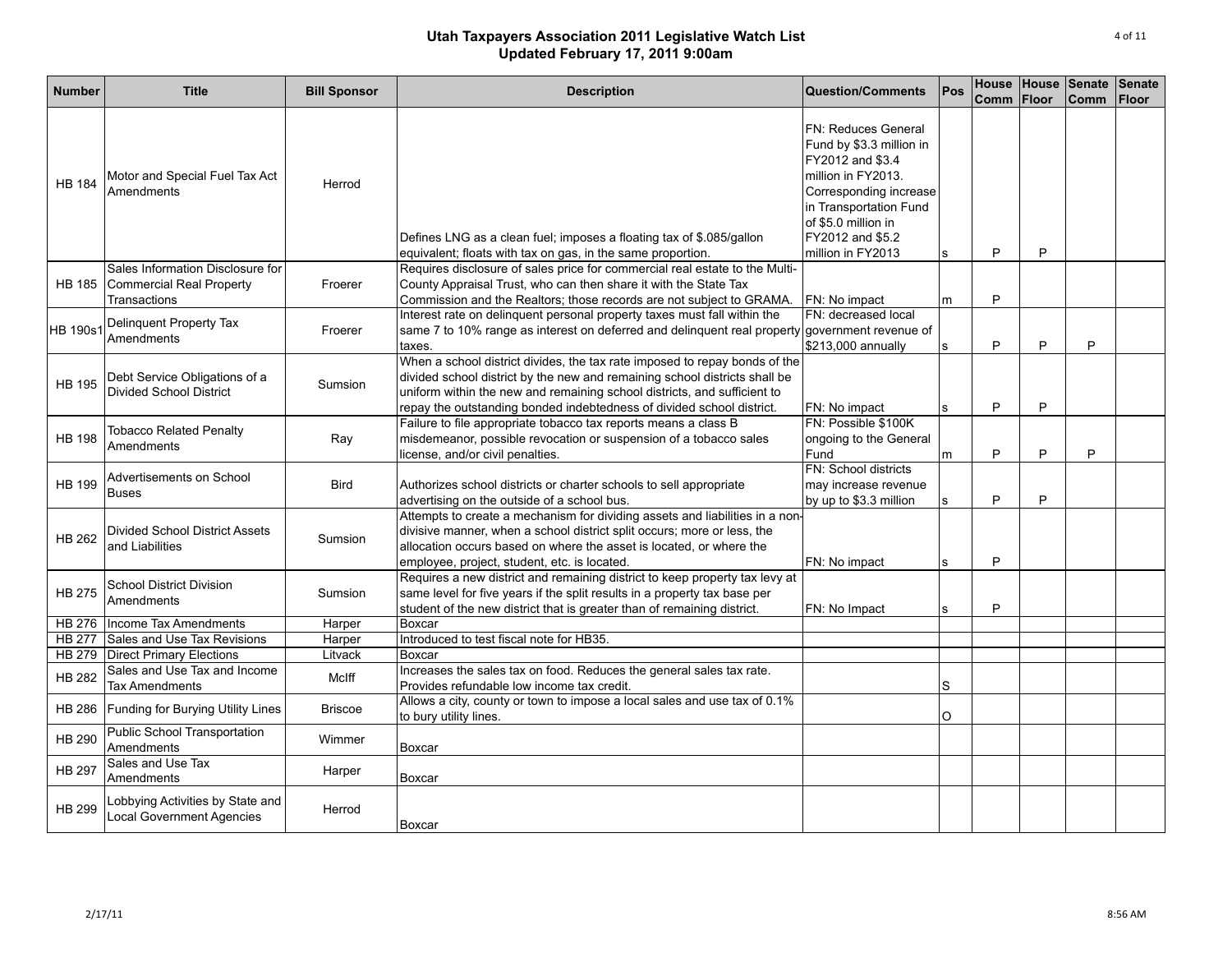| <b>Number</b> | <b>Title</b>                                                         | <b>Bill Sponsor</b> | <b>Description</b>                                                                                                                                                                                                                                                                                                                                     | <b>Question/Comments</b>              | Pos | Comm Floor | House House Senate<br><b>Comm</b> | Senate<br><b>Floor</b> |
|---------------|----------------------------------------------------------------------|---------------------|--------------------------------------------------------------------------------------------------------------------------------------------------------------------------------------------------------------------------------------------------------------------------------------------------------------------------------------------------------|---------------------------------------|-----|------------|-----------------------------------|------------------------|
| <b>HB 301</b> | School District Property Tax<br>Revisions                            | Newbold             | Repeals the authority of a school district to impose certain property taxes.<br>Authorizes a school district to impose a board local levy and capital local<br>levy. Provides that in setting a board local levy or capital levy a school is<br>exempt from TnT if school district budgets a certain amount of ad<br>valorem: reduces #of levies to 9. |                                       | (m) |            |                                   |                        |
| <b>HB 302</b> | Reading Program Amendments                                           | Newbold             | <b>Boxcar</b>                                                                                                                                                                                                                                                                                                                                          |                                       |     |            |                                   |                        |
|               | HB 303 Phone Fees                                                    | Dee                 | Boxcar                                                                                                                                                                                                                                                                                                                                                 |                                       |     |            |                                   |                        |
| <b>HB 306</b> | <b>School Building Construction</b><br><b>Impact Fees</b>            | Powell              | Establishes a process for a local school board to impose a school impact<br>fee on residential construction. Creates notification requirements.                                                                                                                                                                                                        |                                       | O   |            |                                   |                        |
| <b>HB 307</b> | Public Broadcasting Funding                                          | Herrod              | Boxcar                                                                                                                                                                                                                                                                                                                                                 |                                       |     |            |                                   |                        |
| <b>HB 313</b> | <b>Charter School Funding</b><br>Amendments                          | Newbold             | Phases in over 13 years property taxes to charter schools from school<br>districts.                                                                                                                                                                                                                                                                    |                                       | S   |            |                                   |                        |
| HB 316        | Taxation of Surplus Lines of<br>Insurance                            | Kiser               | Modifies the Insurance Code to address the taxation of surplus lines of<br>insurance including prohibiting local taxation and authorizing the<br>commissioner to enter into certain agreements.                                                                                                                                                        |                                       | (m) |            |                                   |                        |
| <b>HB 322</b> | <b>Constitutional Studies</b><br>Curriculum in the Public<br>Schools | Sandstrom           | Boxcar                                                                                                                                                                                                                                                                                                                                                 |                                       |     |            |                                   |                        |
| HB 323        | Multicounty Appraisal Trust<br>Amendments                            | Froerer             | Requires the county assessors to use mass appraisal system selected by<br>the Multicounty Appraisal Trust in conducting property tax assessments.                                                                                                                                                                                                      |                                       | s   |            |                                   |                        |
| HB 330        | <b>Budgetary Procedure</b><br>Amendments                             | M. Brown            | Boxcar                                                                                                                                                                                                                                                                                                                                                 |                                       |     |            |                                   |                        |
| HB 339        | <b>Charter School Enrollment</b><br>Amendments                       | Hutchings           | Boxcar                                                                                                                                                                                                                                                                                                                                                 |                                       |     |            |                                   |                        |
| <b>HB 346</b> | Provisional Teaching<br>Modifications                                | Herrod              | Boxcar                                                                                                                                                                                                                                                                                                                                                 |                                       |     |            |                                   |                        |
| <b>HB 371</b> | Motorhome Property Taxes                                             | Ipson               | Boxcar                                                                                                                                                                                                                                                                                                                                                 |                                       |     |            |                                   |                        |
| <b>HB 388</b> | Financial Oversight of Charter<br>Schools                            | Herrod              | <b>Boxcar</b>                                                                                                                                                                                                                                                                                                                                          |                                       |     |            |                                   |                        |
| <b>HB 407</b> | <b>State Tax Commission</b><br>Amendments                            | Painter             | Boxcar                                                                                                                                                                                                                                                                                                                                                 |                                       |     |            |                                   |                        |
| <b>HB 413</b> | Sales and Use Tax<br>Modifications                                   | Herrod              | Boxcar                                                                                                                                                                                                                                                                                                                                                 |                                       |     |            |                                   |                        |
| HB 416        | Financial Transfers Surcharges                                       | Sandstrom           | <b>Boxcar</b>                                                                                                                                                                                                                                                                                                                                          |                                       |     |            |                                   |                        |
| <b>HB 417</b> | <b>Employee Noncompetition</b><br><b>Contract Amendments</b>         | <b>Hutchings</b>    | Makes non-competition contracts unenforceable if the employee is<br>terminated due to reduction in force.                                                                                                                                                                                                                                              | FN; No impact                         |     |            |                                   |                        |
| <b>HB 422</b> | <b>Tax Changes</b>                                                   | Litvack             | Boxcar                                                                                                                                                                                                                                                                                                                                                 |                                       |     |            |                                   |                        |
| <b>HB 426</b> | <b>Education Funding</b><br>Amendments                               | Pitcher             | Boxcar                                                                                                                                                                                                                                                                                                                                                 |                                       |     |            |                                   |                        |
| <b>HB 427</b> | <b>Education Modifications</b>                                       | Newbold             | Boxcar                                                                                                                                                                                                                                                                                                                                                 |                                       |     |            |                                   |                        |
| <b>HB 431</b> | Sales and Use Tax Electronic<br>Filing                               | Fisher, Ju.         | Boxcar                                                                                                                                                                                                                                                                                                                                                 |                                       |     |            |                                   |                        |
|               | HB 433 Revisions to Tax                                              | M. Brown            | Boxcar                                                                                                                                                                                                                                                                                                                                                 |                                       |     |            |                                   |                        |
|               | HB 434 County Amendments                                             | M. Brown            | Boxcar                                                                                                                                                                                                                                                                                                                                                 |                                       |     |            |                                   |                        |
|               | HB 440   Beer Tax Amendments                                         | Petersen            | Changes the calculation for depositing into the Alcohol Beverage<br>Enforcement and Treatment Restriction Account. Subtract \$30,000 from<br>the 40% collected.                                                                                                                                                                                        | FN: \$30k increase in<br>General Fund | (m) |            |                                   |                        |
| HB 443        | School Business Administrator<br>Amendments                          | Richardson          | Boxcar                                                                                                                                                                                                                                                                                                                                                 |                                       |     |            |                                   |                        |
|               | HB 447 Modifications to Education                                    | Dee                 | <b>Boxcar</b>                                                                                                                                                                                                                                                                                                                                          |                                       |     |            |                                   |                        |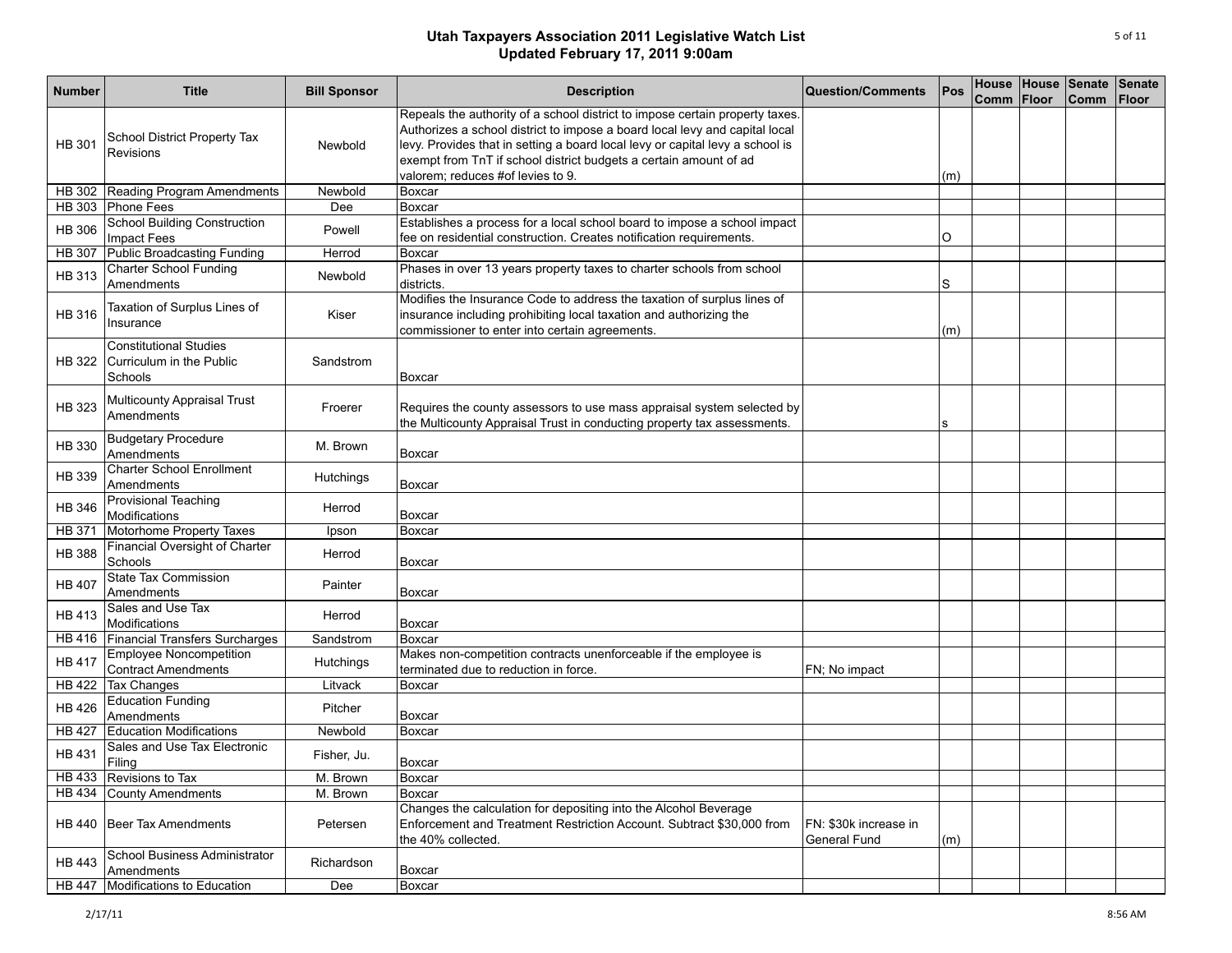| <b>Number</b>    | <b>Title</b>                                                                                                 | <b>Bill Sponsor</b> | <b>Description</b>                                                                                                                                                                                                                                                                                   | <b>Question/Comments</b>                                                                                                                                          | Pos | House<br>Comm | House Senate<br>Floor | <b>Comm</b> | Senate<br>Floor |
|------------------|--------------------------------------------------------------------------------------------------------------|---------------------|------------------------------------------------------------------------------------------------------------------------------------------------------------------------------------------------------------------------------------------------------------------------------------------------------|-------------------------------------------------------------------------------------------------------------------------------------------------------------------|-----|---------------|-----------------------|-------------|-----------------|
| <b>HB 450</b>    | <b>Hospital Provider Tax</b><br>Amendments                                                                   | D. Clark            | Boxcar                                                                                                                                                                                                                                                                                               |                                                                                                                                                                   |     |               |                       |             |                 |
| <b>HB 451</b>    | Revisions to General<br>Government                                                                           | Seelig              | Boxcar                                                                                                                                                                                                                                                                                               |                                                                                                                                                                   |     |               |                       |             |                 |
| HB 455           | Land Exchange Distribution<br><b>Account Amendments</b>                                                      | Noel                | Boxcar                                                                                                                                                                                                                                                                                               |                                                                                                                                                                   |     |               |                       |             |                 |
| <b>HB 458</b>    | <b>County Government</b><br>Amendments                                                                       | Hughes              | Boxcar                                                                                                                                                                                                                                                                                               |                                                                                                                                                                   |     |               |                       |             |                 |
|                  | Education Interpretation<br>HB 459 Services for Deaf and Hearing<br><b>Impaired Students</b>                 | Ipson               | Boxcar                                                                                                                                                                                                                                                                                               |                                                                                                                                                                   |     |               |                       |             |                 |
| <b>HB 460</b>    | Cost Savings in State<br>Government                                                                          | Perry               | Boxcar                                                                                                                                                                                                                                                                                               |                                                                                                                                                                   |     |               |                       |             |                 |
| <b>HB 464</b>    | State-Supported Voted Leeway<br>Program Amendments                                                           | <b>Briscoe</b>      | Boxcar                                                                                                                                                                                                                                                                                               |                                                                                                                                                                   |     |               |                       |             |                 |
| <b>HB 477</b>    | Changes to General<br>Government                                                                             | Dougall             | Boxcar                                                                                                                                                                                                                                                                                               |                                                                                                                                                                   |     |               |                       |             |                 |
| <b>HB</b> 479    | Government Law Revisions                                                                                     | McIff               | Boxcar                                                                                                                                                                                                                                                                                               |                                                                                                                                                                   |     |               |                       |             |                 |
| <b>HB 488</b>    | <b>Budgeting Procedures</b><br>Amendments                                                                    | Dougall             | Boxcar                                                                                                                                                                                                                                                                                               |                                                                                                                                                                   |     |               |                       |             |                 |
| HJR <sub>8</sub> | Joint Resolution Regarding<br><b>School Supplies</b>                                                         | Powell              | Teachers should be able to ask students to voluntarily bring in their own<br>school supplies.                                                                                                                                                                                                        | FN: \$14,700 for FY2013<br>to put on ballot                                                                                                                       |     | P             |                       |             |                 |
|                  | Joint Resolution Amending<br>HJR 15 State Board of Education<br>Provisions                                   | Herrod              | Proposed amendment to Utah Constitution that State Board of Education<br>be appointed by Governor with advice and consent of the Senate;<br>requires State Supt be appointed by Gov with advice and consent of the<br>Senate.                                                                        | FN: \$14,700 for FY2013<br>to put on ballot                                                                                                                       | m   |               |                       |             |                 |
| <b>HJR 16</b>    | Joint Resolution Regarding Tax<br>and Fee Changes                                                            | Powell              | Requires a 2/3 vote at the state or local level when increasing or<br>decreasing local or state taxes, or certain fee increases.                                                                                                                                                                     | FN: \$14,700 for FY2013<br>to put on ballot                                                                                                                       | m   |               |                       |             |                 |
| <b>HJR 37</b>    | Joint Resolution of State<br><b>Spending Limitations</b>                                                     | Wimmer              | Boxcar                                                                                                                                                                                                                                                                                               |                                                                                                                                                                   |     |               |                       |             |                 |
| HCR <sub>3</sub> | <b>Concurrent Resolution Urging</b><br>Congress to Pass Balanced<br>Budget Amendment to U.S.<br>Constitution | Wimmer              | Title says it all.                                                                                                                                                                                                                                                                                   | FN: No impact                                                                                                                                                     | m   | P             |                       |             |                 |
| <b>HCR 14</b>    | Condemns Department of<br>Interior's New "Wildlands"<br>Policy                                               | Watkins             |                                                                                                                                                                                                                                                                                                      |                                                                                                                                                                   | S   | P             |                       |             |                 |
|                  | <b>Senate Bills</b>                                                                                          |                     |                                                                                                                                                                                                                                                                                                      |                                                                                                                                                                   |     |               |                       |             |                 |
| SB <sub>5</sub>  | Revenue Bond and Capital<br><b>Facilities Authorizations</b>                                                 | Adams               | Boxcar                                                                                                                                                                                                                                                                                               |                                                                                                                                                                   |     |               |                       |             |                 |
|                  | State Tax Commission Tax, Fee<br>SB 16s1 or Change Administration and<br>Collections                         | Niederhauser        | Authorizes the Tax Commission to collect administration fees for revenue<br>collection. Admin fees are deposited into State Tax Commission<br>Administration Charge Account. Fees may not exceed 1.5% or the<br>administration costs.                                                                | FN: Increase of<br>\$680,900 one time<br>revenue                                                                                                                  | Is  |               |                       | Р           |                 |
| SB 17            | State Tax Commission Levy<br>Process Using Depository<br>Institution Data Match System                       | <b>Bramble</b>      | Amends the Financial Information Privacy part and the Revenue and<br>Taxation title to enact a depository institution data match system and a<br>State Tax Commission levy process to collect certain amounts owed by a<br>delinquent taxpayer through the depository institution data match system. | FN: One time general<br>ed increase of \$1.3<br>million FY 2012, annual<br>increase of \$48,300;<br>Tax Commission bill;<br>Recommended by<br>Interim Rev and Tax |     |               |                       | n/a         | P               |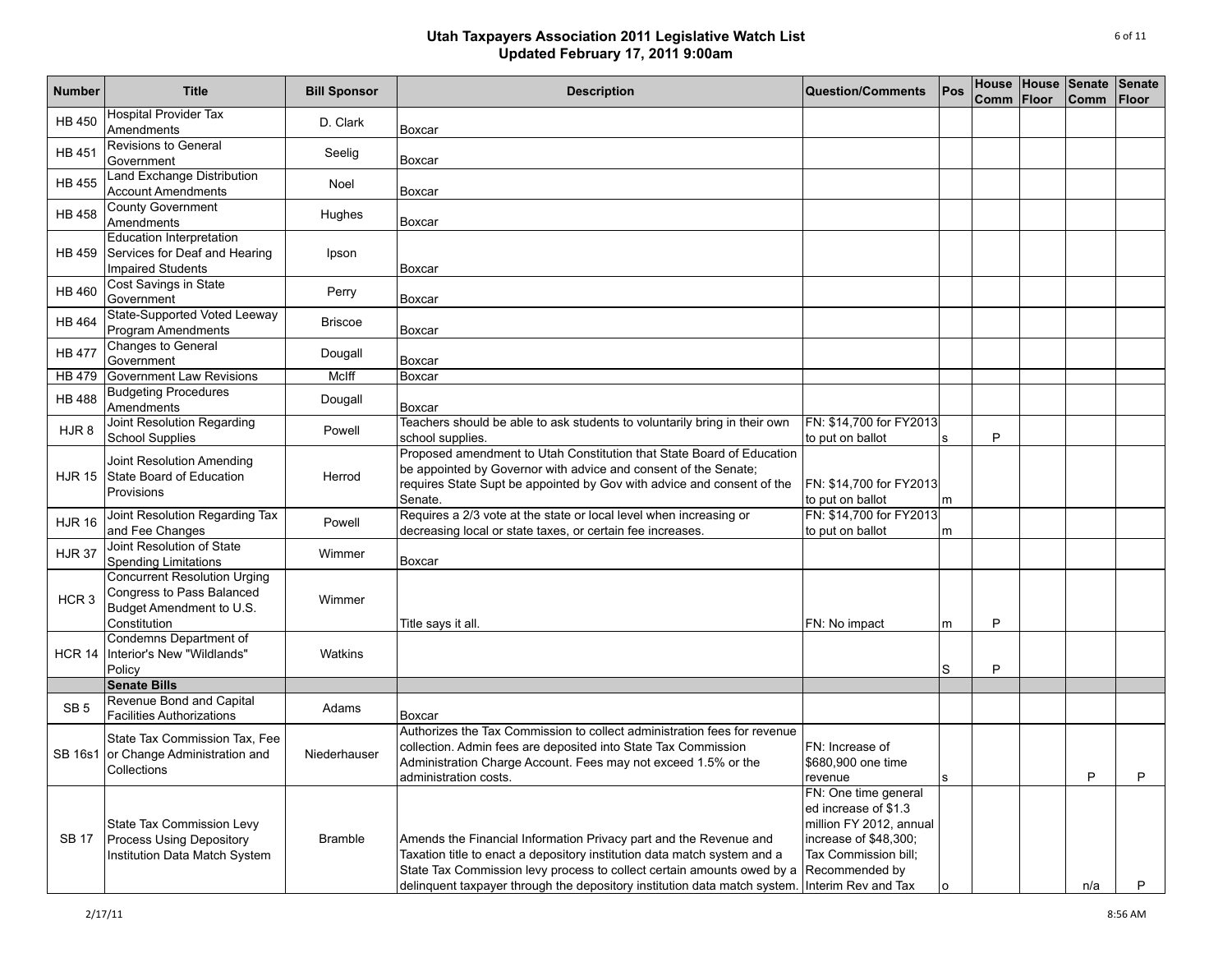| <b>Number</b> | <b>Title</b>                                                                                                                          | <b>Bill Sponsor</b> | <b>Description</b>                                                                                                                                                                                                                                                                                                                                                                                                               | Question/Comments                                                                                            | <b>Pos</b>   | Comm Floor |   | House House Senate<br><b>Comm</b> | <b>Senate</b><br><b>Floor</b> |
|---------------|---------------------------------------------------------------------------------------------------------------------------------------|---------------------|----------------------------------------------------------------------------------------------------------------------------------------------------------------------------------------------------------------------------------------------------------------------------------------------------------------------------------------------------------------------------------------------------------------------------------|--------------------------------------------------------------------------------------------------------------|--------------|------------|---|-----------------------------------|-------------------------------|
|               | SB 21s1 Tax Revisions                                                                                                                 | Niederhauser        | Amends the Property Tax Act, the Individual Income Tax Act, and related<br>provisions to address procedures related to the property tax residential<br>exemption, the determination of domicile for individual income tax<br>purposes, and the taxation of a pass-through entity.                                                                                                                                                | TRC bill;<br>Recommended by<br>Interim Rev and Tax                                                           | S            |            |   | P                                 | P                             |
| <b>SB 22</b>  | Corporate Franchise and<br>Income Tax Amendments                                                                                      | Adams               | Amends the definition of "common ownership" for purposes of corporate<br>franchise and income taxes; repeals provisions related to certain<br>distributions by corporations from depletion reserves; addresses the<br>circumstances under which certain receipts, rents, royalties, or sales are<br>considered to be in this state; addresses intercompany transactions for<br>purposes of apportionment of income to the state. | FN: No impact; Tax<br>Commission bill;<br>Recommended by<br>Interim Rev and Tax                              | s            | P          | P | n/a                               | P                             |
| <b>SB 24</b>  | Motor Vehicle Division Fee<br>Amendments                                                                                              | Van Tassell         | Provides that funds available to the Tax Commission for the purchase<br>and distribution of license plates and decals are nonlapsing; creates the<br>Electronic Payment Fee Restricted Account and provides that funds in<br>the account are nonlapsing.                                                                                                                                                                         | FN: No impact                                                                                                | m            | P          |   | n/a                               | P                             |
| SB 30         | <b>Extension of Recycling Market</b><br>Development Zone Act and<br><b>Related Tax Credits</b>                                        | Valentine           | Extends the repeal date for the Recycling Market Development Zone Act<br>from July 1, 2020, to January 1, 2021, and extends certain related tax<br>credits.                                                                                                                                                                                                                                                                      | FN: reduce ed fund by<br>\$1.4 million in FY2011,<br>\$2 million in FY2012<br>and \$2.2 million in<br>FY2013 | m            |            |   | Held                              |                               |
| SB 38         | K-3 Reading Amendments                                                                                                                | Morgan              | Schools will assess reading level of 1st-3rd graders at midpoint of year.<br>Requires parent notification of below-level reading ability before Feb. 15.                                                                                                                                                                                                                                                                         | FN; No impact                                                                                                | m            | P          | P | P                                 | P                             |
| SB 43s1       | Local District Fees                                                                                                                   | Thatcher            | Eliminates the authority to impose a police fee.                                                                                                                                                                                                                                                                                                                                                                                 | FN: No impact                                                                                                | $\mathbf{s}$ |            |   | Held                              |                               |
| <b>SB 44</b>  | <b>State Commission Amendments</b>                                                                                                    | Dayton              | Eliminates the TRC and the CRC.                                                                                                                                                                                                                                                                                                                                                                                                  | FN: No impact                                                                                                | s            |            |   | P                                 | P                             |
| SB 49         | Oversight of Bonding Counties                                                                                                         | Stevenson           | County bond Board of Directors may act as an advisory board to<br>executive and legislative bodies regarding the management of the bond<br>project/property.                                                                                                                                                                                                                                                                     | FN: No impact                                                                                                | s            | P          | P | P                                 | P                             |
| SB 51         | Amendments to Local Sales<br>and Use Taxes for Botanical,<br>Cultural, Recreational, and<br>Zoological Organizations or<br>Facilities | Hillyard            | Extends the levy period for the local sales and use tax from eight year to<br>ten years. Other clerical changes.                                                                                                                                                                                                                                                                                                                 | FN: No impact                                                                                                | l O          |            |   | P                                 |                               |
| SB 53         | Eligibility for Interscholastic<br>Activities in Secondary Schools                                                                    | Madsen              | Charter school students are eligible to participate in the public school<br>extracurricular activities if charter school is on the public school campus.<br>Students cannot be prohibited student from participating in interscholastic<br>activities.                                                                                                                                                                           | FN: No impact                                                                                                | $\mathbf{s}$ |            |   |                                   |                               |
| SB 59         | School Grading System                                                                                                                 | Niederhauser        | Gives all public schools an A-F grade.                                                                                                                                                                                                                                                                                                                                                                                           |                                                                                                              | S            |            |   | P                                 |                               |
| SB 69         | Sales and Use Tax Exemptions<br>for Textbooks for Higher<br>Education                                                                 | Mayne               | Sales and use tax exemption extended to all higher education textbooks.                                                                                                                                                                                                                                                                                                                                                          | FN: Decrease of<br>\$106,000 from General<br>Fund annually                                                   | S            |            |   | P                                 |                               |
| <b>SB 70</b>  | Community Development and<br>Renewal Agencies Amendments                                                                              | <b>Bramble</b>      | Extends RDAs to core business development districts.                                                                                                                                                                                                                                                                                                                                                                             | FN: No impact                                                                                                | O            |            |   |                                   |                               |
| <b>SB71</b>   | Requirements Applicable to<br>Property Tax or Fee Increase                                                                            | Thatcher            | Eliminates notification in newspapers requirements.                                                                                                                                                                                                                                                                                                                                                                              |                                                                                                              | o            |            |   |                                   |                               |
| SB 73         | Public School Teacher Tenure<br>Modifications                                                                                         | Stephenson          | Requires teachers to meet performance standard for three consecutive<br>years to earn career status. Allows teachers to lose career status if low<br>performing.                                                                                                                                                                                                                                                                 |                                                                                                              | s            |            |   |                                   |                               |
| SB 76         | <b>Distribution of Revenues</b><br>Collected Under the Local Sales<br>and Use Tax Act                                                 | <b>Hinkins</b>      | Mitigates the sales and use tax revenue impact on third through sixth<br>class mining counties as a result of state tax changes                                                                                                                                                                                                                                                                                                  |                                                                                                              | S            |            |   | Held                              |                               |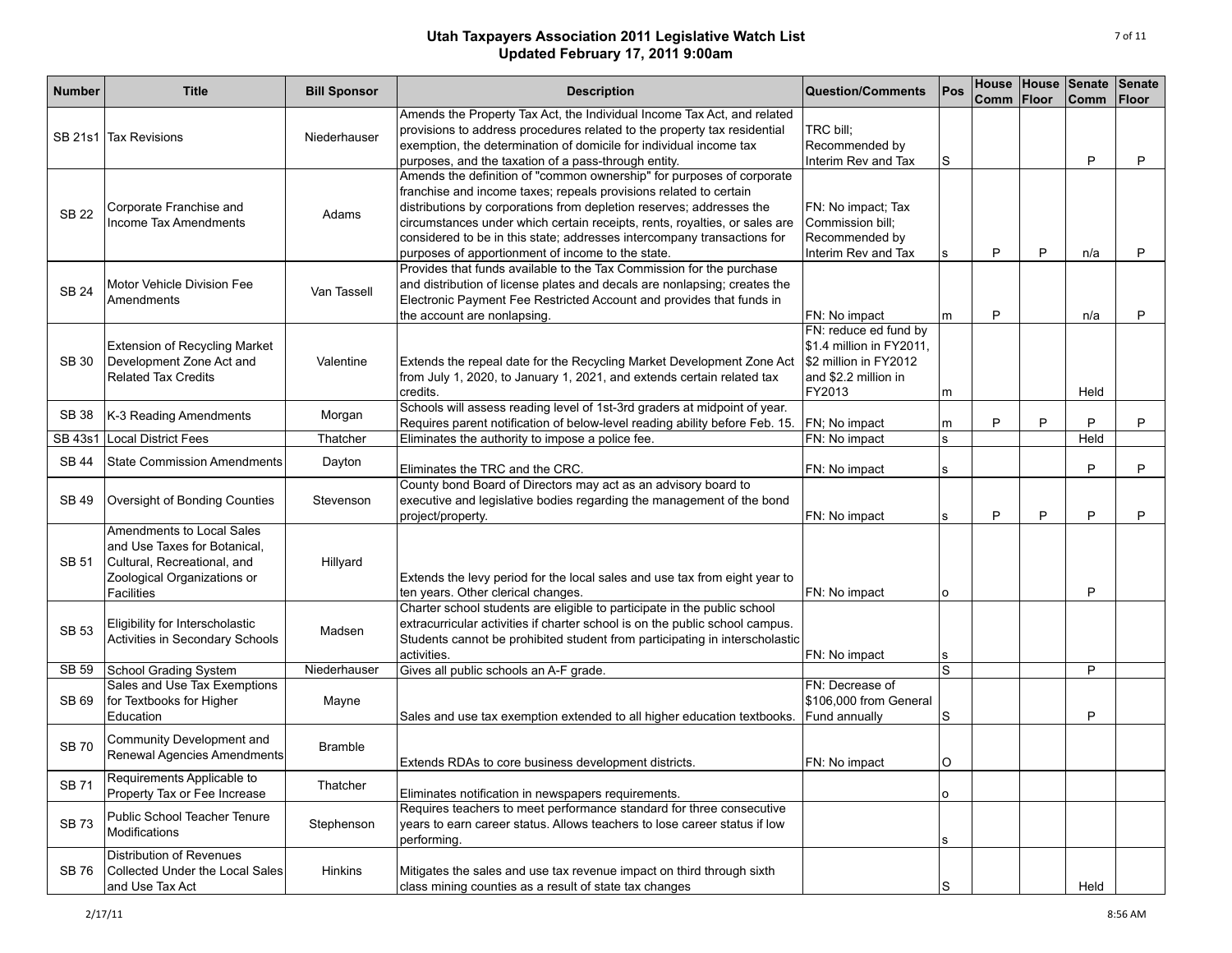| <b>Number</b> | <b>Title</b>                                                                                        | <b>Bill Sponsor</b> | <b>Description</b>                                                                                                                                                                                                                                                                                            | <b>Question/Comments</b>                                                                                     | Pos | Comm Floor |   | House House Senate<br><b>Comm</b> | Senate<br><b>Floor</b> |
|---------------|-----------------------------------------------------------------------------------------------------|---------------------|---------------------------------------------------------------------------------------------------------------------------------------------------------------------------------------------------------------------------------------------------------------------------------------------------------------|--------------------------------------------------------------------------------------------------------------|-----|------------|---|-----------------------------------|------------------------|
| SB 82         | <b>Urban Farming Assessment Act</b>                                                                 | Niederhauser        | Allows land in a county of the first class to be assessed and taxed for<br>agriculture purposes.                                                                                                                                                                                                              |                                                                                                              | O   |            |   |                                   |                        |
| <b>SB 86</b>  | <b>Sunset Reauthorization</b>                                                                       | Jenkins             | Reauthorizes many programs set to expire, including E-911 service fee<br>until July 2021.                                                                                                                                                                                                                     | FN: No impact                                                                                                | O   |            |   | P                                 |                        |
| <b>SB 105</b> | Legal Notice Publication<br>Requirements                                                            | Valentine           | Removes legal notice publication exemptions for counties of first and<br>second class.                                                                                                                                                                                                                        | FN: No impact                                                                                                | m   |            |   | Held                              |                        |
| <b>SB 115</b> | School Performance Reporting                                                                        | Stephenson          | Board of Educations in collaboration with school districts will collect data<br>and distribute performance reports on student achievement.                                                                                                                                                                    | FN: No impact                                                                                                | s   | P          | P | P                                 | P                      |
| SB 119s1      | <b>School District Superintendents</b><br>Amendments                                                | Stephenson          | Removes requirement that superintendents have a administrative or<br>supervisory license from the State Board of Education.                                                                                                                                                                                   | FN: No impact                                                                                                | s   |            |   | P                                 | P                      |
| <b>SB 122</b> | Tax Exemptions for Cedar Band<br>of Paiute Tribe                                                    | Stowell             | Extends current Navajo tribe motor and special fuel tax exemptions to the and ongoing \$1.8<br>Cedar Band of the Paiute tribe.                                                                                                                                                                                | FN: Reduces<br><b>Transportation Fund</b><br>\$1.3 million in FY2012<br>million in FY2013                    | m   |            |   | Held                              |                        |
| <b>SB 123</b> | Restrictions on Lobbying<br>Expenditures- Public Education                                          | <b>Jenkins</b>      | Prohibits schools, school districts or charter schools from using state<br>money to pay for a lobbyist.                                                                                                                                                                                                       | FN: No impact                                                                                                | s   | P          | P | P                                 | P                      |
| SB 125s3      | Property Tax Exemptions<br>Amendments                                                               | <b>Bramble</b>      | Clarifies the definition of "education purposes" for property tax<br>exemptions for "religious, charitable or education purposes" and extends<br>exemptions to property being held for future use for charter schools.                                                                                        | FN: No impact                                                                                                | s   |            |   | P                                 | P                      |
| SB 132        | Sales and Use Tax Exemptions<br>for Energy Efficient Stove or<br><b>Energy Efficient Stove Fuel</b> | Davis               | Provides sales and use tax exemption for energy efficient stoves and<br>stove fuel.                                                                                                                                                                                                                           | FN: Decrease \$70,000<br>from General Fund in<br>FY2012 and \$73,000 in<br>FY2013                            | O   |            |   | P                                 |                        |
| <b>SB 140</b> | State Charter School Board<br>Amendments                                                            | Stephenson          | Of the seven members of the State Charter School Board appointed by<br>the Governor, three must be nominated by an organization that<br>represents Utah charter schools and have experience administering a<br>charter school.                                                                                | FN: No impact                                                                                                | s   |            |   | P                                 | P                      |
| <b>SB 142</b> | <b>Public Official Contact</b><br>Information                                                       | Stephenson          | Requires that public officials have a public phone number and email<br>address where they can be reached.                                                                                                                                                                                                     | FN: No impact                                                                                                | S   |            |   | P                                 | P                      |
| SB 146        | Impact Fee Amendments                                                                               | Stevenson           | Clarifies language regarding impact fees. Simplifies language to make<br>more understandable for taxpayer and more transparent.                                                                                                                                                                               | FN: No impact                                                                                                | (m) |            |   | P                                 |                        |
| SB 157        | <b>Property Tax Revisions</b>                                                                       | <b>Bramble</b>      | Allows Tax Commission to create equal payment agreements with<br>commercial and industrial taxpayers to pay total tax amount over time.                                                                                                                                                                       | FN: No impact                                                                                                | m   |            |   | P                                 |                        |
| SB 158        | <b>Local Government Funding</b><br>Amendments                                                       | <b>Bramble</b>      | County can't fund municipal-type services in a recreation area from<br>general fund or municipal services fund.                                                                                                                                                                                               | FN: No impact                                                                                                | s   |            |   |                                   |                        |
| SB 163        | School Restructuring                                                                                | Stephenson          | Boxcar                                                                                                                                                                                                                                                                                                        |                                                                                                              |     |            |   |                                   |                        |
| SB 169        | Prohibiting Private Entities from<br>Determining Public Sector<br><b>Benefits</b>                   | Madsen              | Boxcar                                                                                                                                                                                                                                                                                                        |                                                                                                              |     |            |   |                                   |                        |
| <b>SB 172</b> | <b>Political Subdivision</b><br><b>Administration Amendments</b>                                    | Stephenson          | Prohibits interim councils from making appointments for an automatically<br>renewing position.                                                                                                                                                                                                                |                                                                                                              | s   |            |   |                                   |                        |
| SB 179        | Math Education Initiative                                                                           | Stephenson          | Boxcar                                                                                                                                                                                                                                                                                                        |                                                                                                              |     |            |   |                                   |                        |
| SB 180        | <b>Medicaid Reform</b>                                                                              | Liljenquist         | Requires the Department of Health to amend Medicaid by replacing the<br>maximized fee for service model to a risk based model. Change payment<br>to package services payment, instead of per service payment. Change<br>cost growth to limit the enrollee per month growth to match growth of<br>state funds. | FN: \$3000 cost to apply<br>for waiver. Long term<br>Medicaid reform<br>savings not included in<br><b>FN</b> | S   |            |   | P                                 |                        |
| SB 181        | Lobbyist Disclosure and<br><b>Requlation Act Revisions</b>                                          | <b>Bramble</b>      | Boxcar                                                                                                                                                                                                                                                                                                        |                                                                                                              |     |            |   |                                   |                        |
|               | SB 184 Disposal of Electronic Waste                                                                 | Urquhart            | Boxcar                                                                                                                                                                                                                                                                                                        |                                                                                                              |     |            |   |                                   |                        |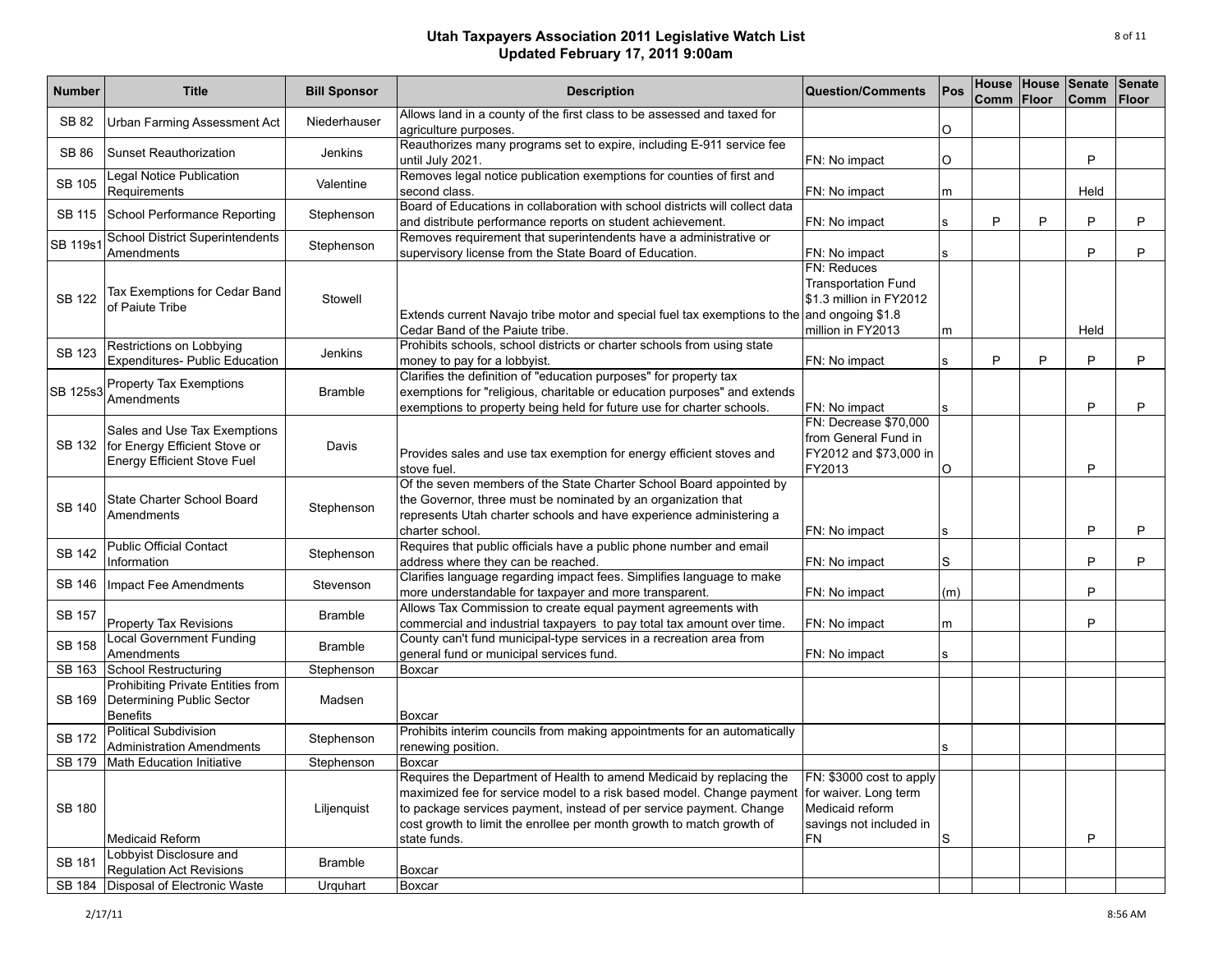| <b>Number</b> | <b>Title</b>                                                                      | <b>Bill Sponsor</b> | <b>Description</b>                                                                                                                                                                                                 | <b>Question/Comments</b> | Pos      | Comm | House House<br>Floor | Senate<br><b>Comm</b> | <b>Senate</b><br><b>Floor</b> |
|---------------|-----------------------------------------------------------------------------------|---------------------|--------------------------------------------------------------------------------------------------------------------------------------------------------------------------------------------------------------------|--------------------------|----------|------|----------------------|-----------------------|-------------------------------|
| <b>SB 187</b> | <b>County Services Amendments</b>                                                 | <b>Bramble</b>      | Counties may increase property taxes without TnT to pay for emergency<br>services in unincorporated areas.                                                                                                         |                          | $\circ$  |      |                      |                       |                               |
| <b>SB 188</b> | <b>Tax Commission Amendments</b>                                                  | Valentine           | Allows the Tax Commission to hold private meetings when dealing with<br>confidential matters. Defines confidential subjects.                                                                                       |                          | <b>S</b> |      |                      |                       |                               |
| SB 189        | <b>Tax Code Modifications</b>                                                     | Adams               | Boxcar                                                                                                                                                                                                             |                          |          |      |                      |                       |                               |
| <b>SB 194</b> | <b>Public Employees Health</b><br><b>Program Amendments</b>                       | Liljenquist         | Boxcar                                                                                                                                                                                                             |                          |          |      |                      |                       |                               |
| <b>SB 196</b> | Utah Retirement System<br>Modification                                            | Liljenquist         | Boxcar                                                                                                                                                                                                             |                          |          |      |                      |                       |                               |
| SB 201        | Unfair Competition                                                                | <b>Bramble</b>      | Boxcar                                                                                                                                                                                                             |                          |          |      |                      |                       |                               |
| SB 205        | County Emergency Funding                                                          | Hinkins             | Boxcar                                                                                                                                                                                                             |                          |          |      |                      |                       |                               |
| <b>SB 206</b> | Labor Organization Provisions<br>in Teacher Contracts                             | Stephenson          | Employees may immediately cease or commence union dues wage<br>deductions with written request to employer despite prior consent for<br>deduction. Employees may join or terminate union membership at<br>anytime. |                          | S        |      |                      |                       |                               |
| SB 209        | Telecommunications<br>Amendments                                                  | <b>Bramble</b>      | Boxcar                                                                                                                                                                                                             |                          |          |      |                      |                       |                               |
| <b>SB 210</b> | <b>Career School Amendments</b>                                                   | <b>Bramble</b>      | Boxcar                                                                                                                                                                                                             |                          |          |      |                      |                       |                               |
| SB 213        | Legislative Auditor<br>Responsibilities                                           | Stephenson          | Boxcar                                                                                                                                                                                                             |                          |          |      |                      |                       |                               |
| SB 216        | Oversight of Public Funds                                                         | Madsen              |                                                                                                                                                                                                                    |                          |          |      |                      |                       |                               |
| SB 217        | <b>Education Policy Amendments</b>                                                | <b>Bramble</b>      | Boxcar                                                                                                                                                                                                             |                          |          |      |                      |                       |                               |
| SB 219        | <b>Budgetary Procedures</b><br>Revisions                                          | Hillyard            | Boxcar                                                                                                                                                                                                             |                          |          |      |                      |                       |                               |
| SB 222        | <b>Public Transit Amendments</b>                                                  | <b>Bramble</b>      | Authorizes a local district that provides transportation services to adopt a<br>resolution approving the annexation of the area outside of the local<br>district's boundaries.                                     | FN: No impact            | (m)      |      |                      |                       |                               |
| <b>SB 224</b> | Partisan School Board Elections                                                   | Stephenson          | Boxcar                                                                                                                                                                                                             |                          |          |      |                      |                       |                               |
| SB 226        | Income Tax Credits for Cleaner<br><b>Burning Fuel</b>                             | Urquhart            | Amends the eligibility requirements for cleaner burning fuels tax credits<br>available under the Individual Income Tax Act and the Corporate<br>Franchise and Income Taxes chapter.                                |                          | (m)      |      |                      |                       |                               |
| SB 227        | <b>Student Based Funding for</b><br><b>Public Education</b>                       | Liljenquist         | Boxcar                                                                                                                                                                                                             |                          |          |      |                      |                       |                               |
| <b>SB 229</b> | <b>Transportation Funding</b><br>Revisions                                        | Adams               | Boxcar                                                                                                                                                                                                             |                          |          |      |                      |                       |                               |
| SB 231        | <b>Film Enterprise Zones</b>                                                      | Madsen              | Boxcar                                                                                                                                                                                                             |                          |          |      |                      |                       |                               |
| SB 232        | Public Transit District Board of<br><b>Trustees Amendments</b>                    | Mayne               | Boxcar                                                                                                                                                                                                             |                          |          |      |                      |                       |                               |
| SB 233        | <b>Tax Modifications</b>                                                          | <b>Bramble</b>      | Boxcar                                                                                                                                                                                                             |                          |          |      |                      |                       |                               |
| SB 234        | Economic Incentives<br>Amendments                                                 | <b>Bramble</b>      | Boxcar                                                                                                                                                                                                             |                          |          |      |                      |                       |                               |
| SB 235        | <b>Charter School Students'</b><br>Participation in Extracurricular<br>Activities | Mayne               | Charter school students are eligible to participate in the public school<br>extracurricular activities if charter school is on the public school campus.   FN: No impact                                           |                          | ls.      |      |                      | P                     |                               |
| SB 239        | Motor Fuel Tax Amendments                                                         | Van Tassell         | Boxcar                                                                                                                                                                                                             |                          |          |      |                      |                       |                               |
| SB 241        | <b>Tuition Waiver Amendments</b>                                                  | Hinkins             | Boxcar                                                                                                                                                                                                             |                          |          |      |                      |                       |                               |
| <b>SB 245</b> | <b>Higher Education Tuition</b><br>Revisions                                      | Valentine           | Boxcar                                                                                                                                                                                                             |                          |          |      |                      |                       |                               |
|               | SB 246 Sales and Use Tax Changes                                                  | Valentine           | Boxcar                                                                                                                                                                                                             |                          |          |      |                      |                       |                               |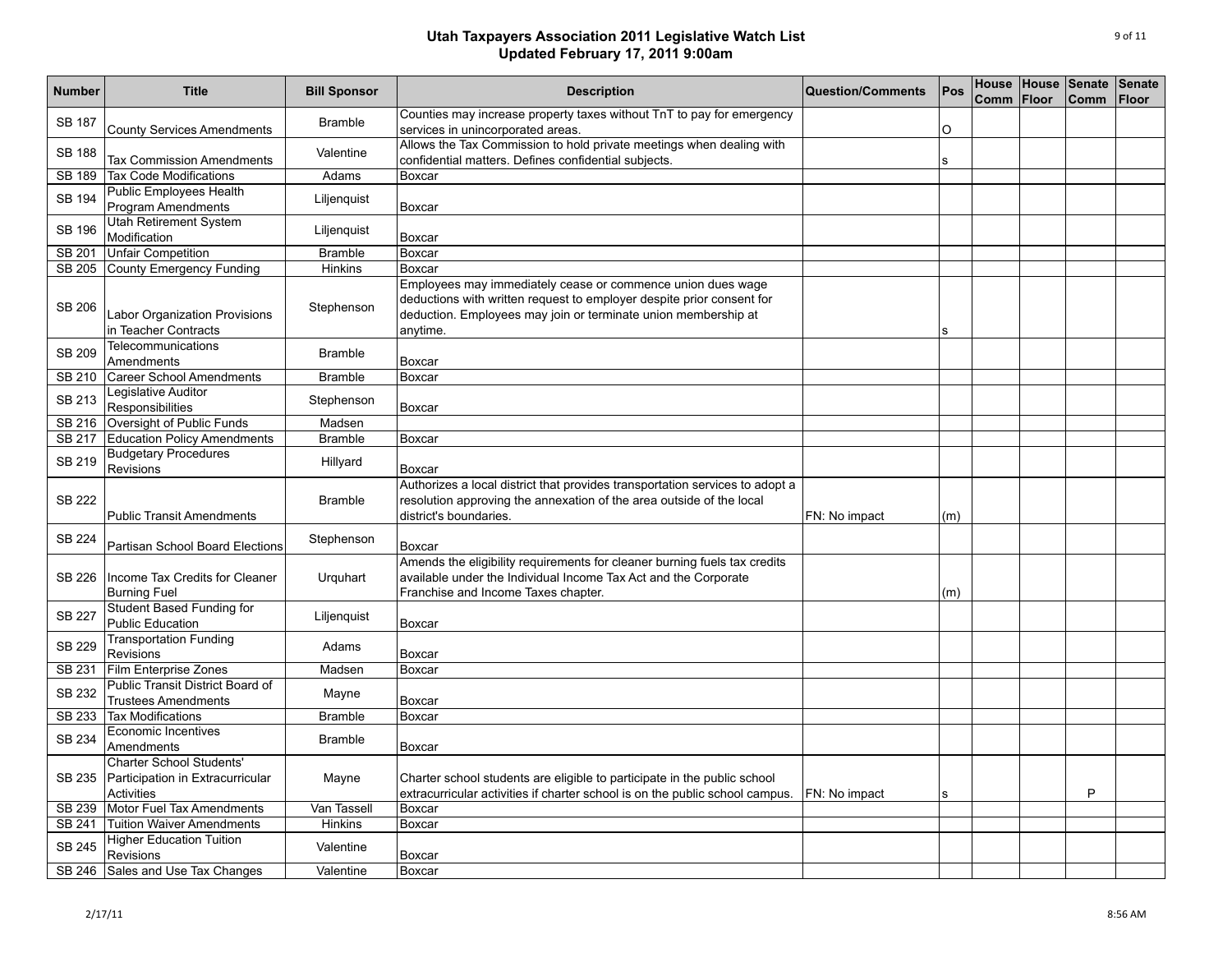| <b>Number</b>    | <b>Title</b>                                                                 | <b>Bill Sponsor</b> | <b>Description</b>                                                                                                                         | <b>Question/Comments</b>                        | Pos          | Comm | Floor | House House Senate<br><b>Comm</b> | <b>Senate</b><br><b>Floor</b> |
|------------------|------------------------------------------------------------------------------|---------------------|--------------------------------------------------------------------------------------------------------------------------------------------|-------------------------------------------------|--------------|------|-------|-----------------------------------|-------------------------------|
| SB 253           | <b>State Hospital Amendments</b>                                             | Adams               | Authorizes the PPB to issue a RFP for a private entity to operate the<br>substance abuse and mental health division of the state hospital. |                                                 | S            |      |       |                                   |                               |
| <b>SB 256</b>    | <b>Teacher Effectiveness</b><br><b>Evaluation Process</b>                    | Adams               | Boxcar                                                                                                                                     |                                                 |              |      |       |                                   |                               |
| <b>SB 257</b>    | Legislative Direction Relating to<br><b>US Senators</b>                      | Stephenson          | Boxcar                                                                                                                                     |                                                 |              |      |       |                                   |                               |
| <b>SB 258</b>    | <b>Consolidation of County</b><br>Services                                   | Knudson             | Boxcar                                                                                                                                     |                                                 |              |      |       |                                   |                               |
| <b>SB 259</b>    | Sales and Use Tax Exemption<br>for Certain Local Government<br>Taxes and Fee | Stowell             | Boxcar                                                                                                                                     |                                                 |              |      |       |                                   |                               |
| SB 263           | State Board of Education<br><b>Powers Amendments</b>                         | <b>Buttars</b>      | Boxcar                                                                                                                                     |                                                 |              |      |       |                                   |                               |
| SB 264           | <b>Classification of Counties</b>                                            | Van Tassell         | Boxcar                                                                                                                                     |                                                 |              |      |       |                                   |                               |
| SB 265           | State Charter School Board<br>Modification                                   | Madsen              | <b>Boxcar</b>                                                                                                                              |                                                 |              |      |       |                                   |                               |
| <b>SB 267</b>    | <b>Permanent Community Impact</b><br>fund amendments                         | Van Tassell         | Boxcar                                                                                                                                     |                                                 |              |      |       |                                   |                               |
| SB 268           | Internal Service Fund- Medicaid                                              | Liljenquist         | Boxcar                                                                                                                                     |                                                 |              |      |       |                                   |                               |
| <b>SB 270</b>    | Modifications to Sales and Use<br>Tax                                        | Adams               | Restores the sales tax on food with a reduction to the rate. Revenue<br>neutral. No refundable income tax credit.                          |                                                 | S            |      |       |                                   |                               |
| SB 273           | Emergency Responder Fees                                                     | Adams               | Boxcar                                                                                                                                     |                                                 |              |      |       |                                   |                               |
| <b>SB 278</b>    | School District Modifications                                                | <b>Bramble</b>      | Boxcar                                                                                                                                     |                                                 |              |      |       |                                   |                               |
| <b>SB 279</b>    | <b>General Government</b><br>Modifications                                   | <b>Jenkins</b>      | Boxcar                                                                                                                                     |                                                 |              |      |       |                                   |                               |
| <b>SB 280</b>    | <b>Government Operations</b><br>Amendments                                   | Okerlund            | Boxcar                                                                                                                                     |                                                 |              |      |       |                                   |                               |
| <b>SB 284</b>    | <b>County Tax Amendments</b>                                                 | Stevenson           | Authorizes counties of first class to levy an energy sales and use tax and<br>a telecommunications license tax.                            |                                                 | O            |      |       |                                   |                               |
| <b>SB 289</b>    | Economic Development<br><b>Incentives Amendments</b>                         | <b>Bramble</b>      | <b>Boxcar</b>                                                                                                                              |                                                 |              |      |       |                                   |                               |
| SB 293           | <b>Modifications to General</b><br>Government                                | Adams               | <b>Boxcar</b>                                                                                                                              |                                                 |              |      |       |                                   |                               |
| SB 294           | Amendments to General<br>Government                                          | Adams               | Boxcar                                                                                                                                     |                                                 |              |      |       |                                   |                               |
| SB 295           | Income Tax Changes                                                           | Valentine           | Boxcar                                                                                                                                     |                                                 |              |      |       |                                   |                               |
| <b>SB 296</b>    | Amendments to Tax Provisions                                                 | <b>McAdams</b>      | Boxcar                                                                                                                                     |                                                 |              |      |       |                                   |                               |
| <b>SB 305</b>    | Economic development through<br>education/career alignment                   | Stephenson          | Boxcar                                                                                                                                     |                                                 |              |      |       |                                   |                               |
| SB 312           | Economic development<br>coordination                                         | Jenkins             | Boxcar                                                                                                                                     |                                                 |              |      |       |                                   |                               |
| SCR <sub>2</sub> | <b>Financial Responsibility</b><br><b>Concurrent Resolution</b>              | Jones               | Encourages citizens to increase their personal savings and money<br>management awareness. Makes Feb 20-27 "Utah Saves Week."               | FN: No impact                                   | s            | P    |       | P                                 | P                             |
| SJR <sub>1</sub> | Joint Resolution of State Board<br>of Education Authority                    | <b>Buttars</b>      | Amends constitution to specify that State Board of Education controls and FN:\$14,700 for FY2013<br>supervises public education.           | to put on the ballot                            | $\mathbf{s}$ |      |       | P                                 |                               |
| SJR <sub>9</sub> | Joint Resolution on Governance<br>of Public and Higher Education             | Reid                | Amends constitution to move control and supervision of public education<br>and higher education to the Governor.                           | FN: \$14,700 for FY2013<br>to put on the ballot | S            |      |       | P                                 |                               |